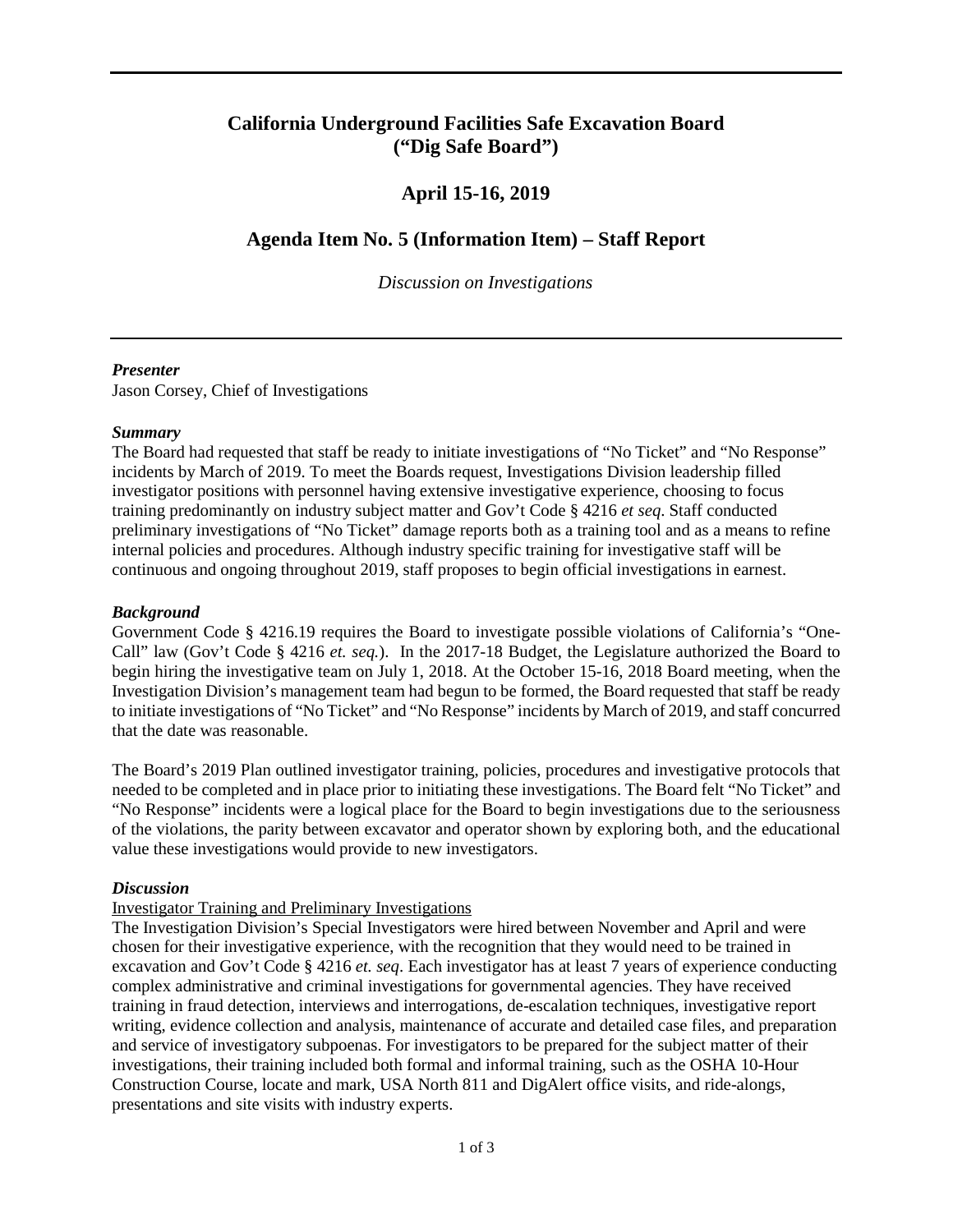To supplement their training, and to exercise and refine recently-developed incident investigation etc.), Policy (those issues of policy importance to the Board, *e.g.* power tools in the tolerance zone) and the damage and if any of the parties violated a section of GC 4216. protocols and report writing templates and procedures, investigators also began to conduct preliminary investigations in late February. Preliminary investigations differed significantly from the official incident investigations that staff proposes to begin soon. Under normal circumstances, investigators will be assigned reports of damages to investigate based on the four categories of Consequence (injury, fatality and disruption), Public Interest (newsworthy, visibility, proximity to locations of interest such as schools, Workload. The investigation itself will determine if one or more of the involved parties is responsible for

 easily identified through searches of damage tickets in USA North 811 and DigAlert databases. contacted all parties named in the damage reports, introduced themselves and explained the Board's Report of Investigation which detailed their findings and the section of the One-Call Law violated. Preliminary investigations, on the other hand, were focused on "No Ticket" damage reports, which were Preliminary investigations did not have a field component but were desk investigations. Investigators mission and regulatory authority. Investigators conducted phone interviews to determine the underlying cause of damage and to determine why the excavator had not called to obtain a ticket prior to digging. Investigators requested any relevant supporting documentation such as previously issued incident reports, photos, permits and license histories. The interviews and supporting documentation were compiled into a

#### Insights Drawn from Preliminary Investigations

Although these preliminary investigations represent a small subset of the investigations staff will conduct, they did reveal some interesting information.

#### *Homeowners*

 were either unaware of 811 requirements or stated they thought they knew where all the utilities on their performed by gardeners and landscapers and not the actual homeowner. Most homeowners were surprised to learn that a regulatory agency such as the Dig Safe Board exists and hope the Board will protect the rights of homeowners to dig on their own property. Homeowners expressed appreciation for the Board's their lesson and that they would definitely call 811 prior to digging in the future. When staff investigators called homeowners involved in "No Ticket" damage reports, a large number property were located. In several instances, the excavation activity on the homeowner's property was focus on improving public safety and that there was a regulatory agency to make sure utilities responded to customer calls. Investigators took time during each call to educate homeowners as to the need to call 811 before they dig. The message was well received, with most homeowners stating they had learned

### *Commercial Excavators*

 While the majority of commercial excavation companies contacted by staff investigators regarding "No preliminary investigations, staff did not pursue unresponsive parties. While the number of unresponsive subjects and witnesses. Ticket" damage reports were responsive and cooperative, six refused to return calls. As these were parties was small, the experience suggests that investigative staff will encounter some uncooperative

 line was marked, but that it was only 2 ¼ inches below the surface. The line lay directly beneath the concrete. The plumber's crew made saw cuts and then used a jackhammer to remove the concrete. The jackhammer struck the telecommunications conduit and damaged the line. The operator responded, In one instance a staff investigator contacted a plumbing company who had reported damaging a marked telecommunications line to the one-call center. The plumbing company had a valid and active USA ticket for the dig site on the day of the reported damage. The manager reported that the telecommunications repaired the line, and then billed the plumber nearly \$3,000. The office manager expressed concern to the investigator saying "it's always the excavator who gets blamed but there is nobody holding the utilities accountable" and showed appreciation that there was someone she could tell about this issue. She hoped that the Dig Safe Board would help to protect excavators who try to do the right thing. Several